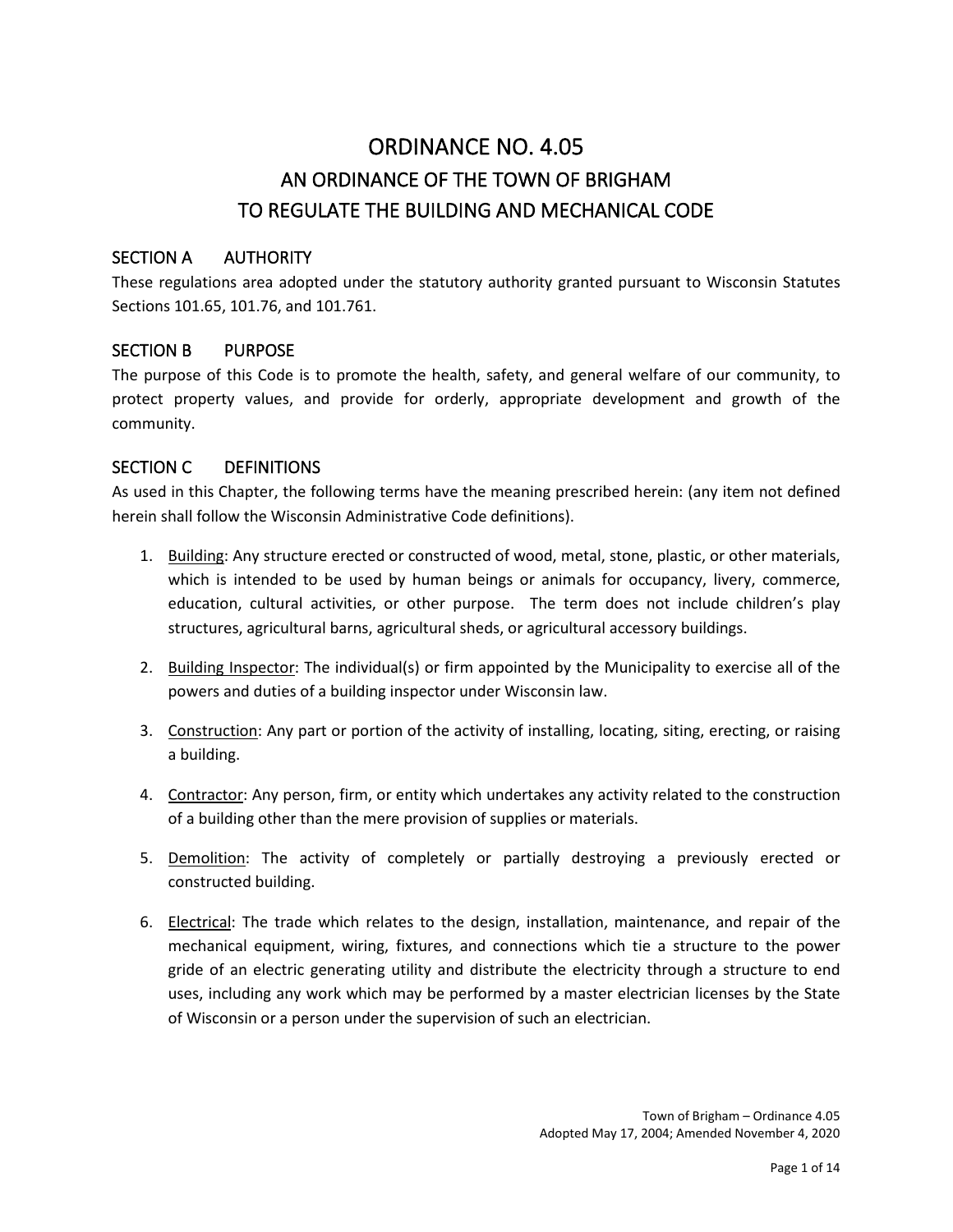- 7. HVAC: An acronym which stands for Heating, Ventilating, and Air Conditioning; the trade which installs mechanical equipment, systems, and accessory ducting and gratings for the purpose of warming, purifying, cooling, and exchanging air in a building.
- 8. Occupancy: The act of utilizing a building for human habitation, use, or occupancy. Any use of a building for any activity which is customarily or routinely associated with utilization of a building as a residence, detached residential accessory structure, or commercial use shall constitute occupancy.
- 9. Owner: The individual, firm, or entity which has record title to the real estate on which construction or demolition is taking place,
- 10. Plumbing: The trade which relates to the design, installation, and maintenance or repair of pipes, drains, sinks, basins, hot water heating systems, natural gas pipes, grease traps, floor drains, and all other work for which the individual performing the work may either be a master plumber licensed by the State of Wisconsin or work under the supervision of such a plumber.
- 11. Repairs: Repairs for purposes of maintenance or replacements in any existing building or structure which do not involve the structural portions of the building or structure or which do not affect room arrangement, light and ventilations, access to or efficiency of any exit stairways or exits, fire protection or exterior esthetic appearance and which do not increase a given occupancy and use, shall be deemed minor repairs.
- 12. Stop Work Order: A directive issued with respect to a construction project by a building inspector which compels the owner and any contractor or building of a building to cease any further work or activity on the construction project until the building inspector has authorized the resumption of the construction project.

#### SECTION D SCOPE

This Code applies to all 1 & 2 family dwellings, commercial buildings/structures, swimming pool electrical connections, decks serving as an exit, and residential accessory building. Notwithstanding this section, this ordinance shall not apply to agricultural buildings or children's play structures.

# SECTION E PERMIT REQUIRED

- 1. No owner or contractor may commence construction of any building or mechanical system prior to obtaining a valid permit from the municipal building inspectors.
- 2. The construction which shall require a building permit includes, but it not limited to:
	- a. New 1 & 2 family dwellings, commercial buildings, decks serving as an exit, and detached accessory buildings.
	- b. Additions that increase the physical dimensions of a building including decks serving as an exit.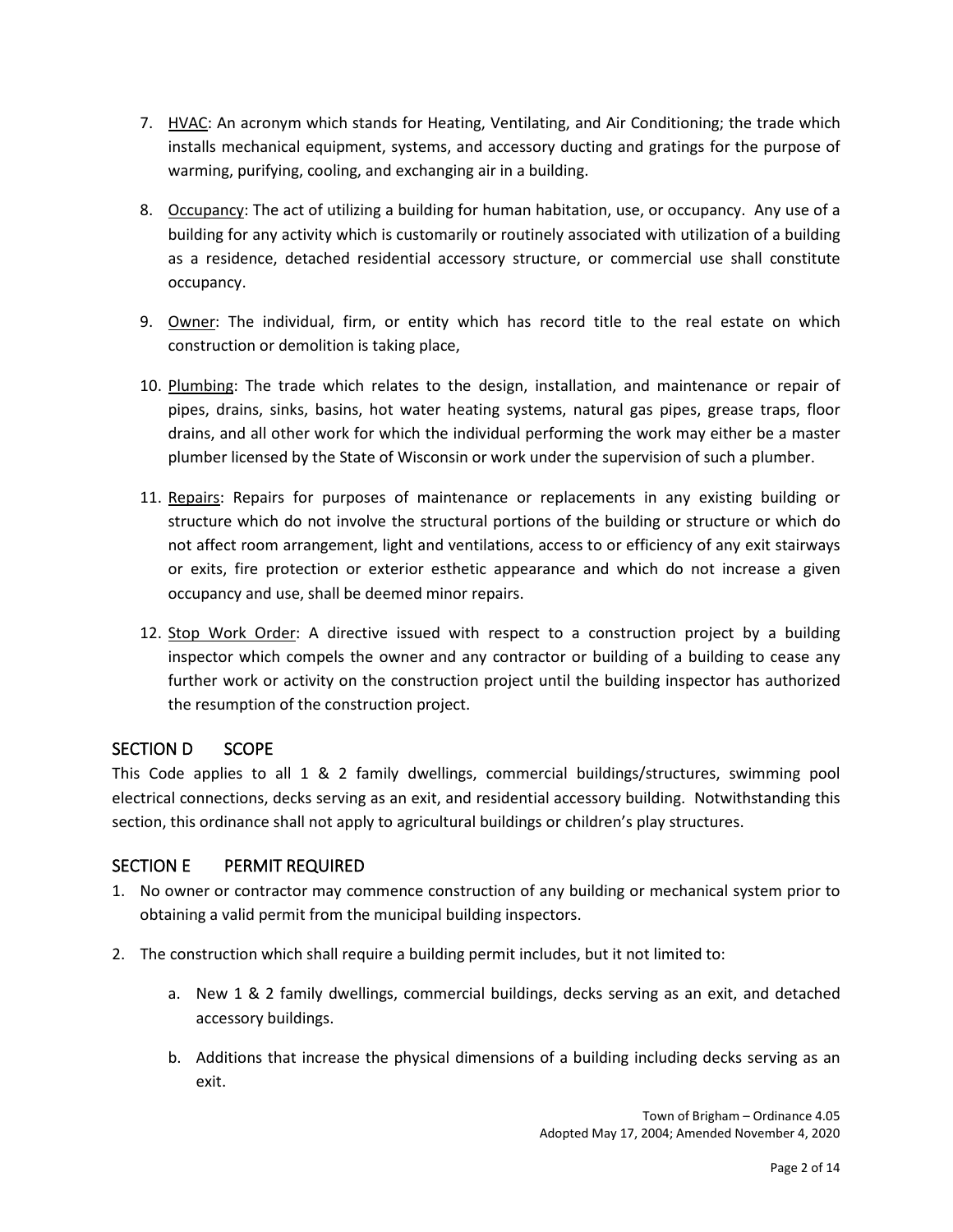- c. Alterations to the building structure (cost shall include market labor value), or alterations to the building's heating, electrical, or plumbing systems.
- d. Alteration of plumbing, venting, electrical, or gas supply systems.
- e. Any electrical wiring for new construction or remodeling.
- f. Any HVAC for new construction or remodeling.
- g. Any plumbing for new construction or remodeling.
- h. Any new or re-wired electrical service, including services for agricultural buildings.
- i. All associated electrical wiring for swimming pools.
- 3. The following construction activities shall not require a building permit:
	- a. Agricultural Buildings (electric permit required for services on agricultural buildings).
	- b. Re-siding, re-roofing, and finishing of interior surfaces, installation of cabinetry, and repairs which are deemed minor by the Building Inspector. Notwithstanding this section, however, a permit accompanied by structural load-bearing calculations shall be required for re-roofing a building if the proposed re-roofing would constitute a third or more layer of roofing.
	- c. Replacement of major building equipment including furnaces, central air conditioners, water heaters, and any other major piece of equipment.
	- d. Normal repairs of HVAC, plumbing, and electrical equipment or systems which as replacing switches, receptacles, dimmers, and fixtures.

#### SECTION F ADOPTION OF STATE CODES

- 1. The following Chapters of the Wisconsin Administrative Codes, as well as all subsequent revisions, are adopted by the Municipality and shall be enforced by the Building Inspector.
	- Ch. SPS 302.31 Plan Submittal and Fee Schedule
	- Ch. SPS 305 License, Certifications and Registrations
	- Ch. SPS 316 Electrical
	- Chs. SPS 320-325 Uniform Dwelling Code
	- Ch. SPS 327 Camping Units
	- Chs. 361-366 Commercial Building Code
	- Chs. SPS 375-379 Buildings Constructed Prior to 1914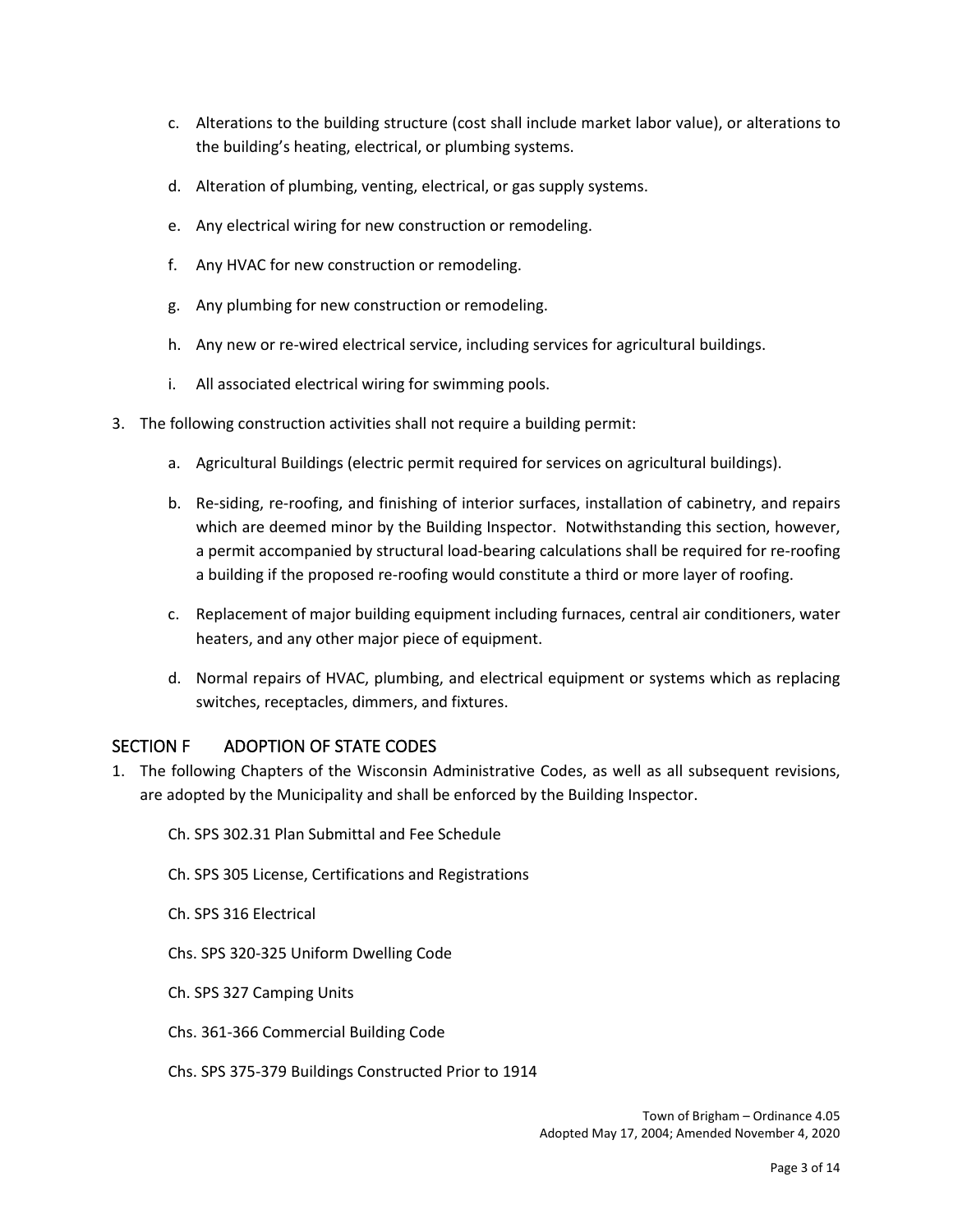Chs. SPS 381-387 Plumbing

# SECTION G SCOPE OF UNIFORM DWELLING CODE EXPANDED

For the purposes of this Ordinance, the standards contained in the Wisconsin Uniform Dwelling Code shall be expanded to apply as the standards for construction of the following:

- 1. Additions, alterations, and major equipment replacements for 1 & 2 family dwellings built prior to June 1, 1980.
- 2. Detached accessory buildings greater than 200 sq. ft. serving 1 & 2 family dwellings.
	- a. Frost Protection for Footings and Foundations
		- i. Grade-beam slabs are required for structures with a continuous floating slab of reinforced concrete. Slab shall not be less than four (4) inches in thickness. Reinforcement shall be a minimum of six by six  $(6 \times 6)$  inch, number ten wire mesh, or by using 1.5 pounds of giber mesh per cubic yard of concrete with varying fiber mesh lengths. The slab shall be provided with a thickened edge all around, eight (8) inches wide and eight (8) inches below the top of the slab.
		- ii. Structures not constructed with a floating slab shall have footings and foundations placed below frost penetration level, but in no case less than forty-eight (48) inches below grade per SPS 321.
- 3. Detached accessory buildings less than 200 square feet in size, concrete slabs, frost-free footings, and the like, are not required, but if they are installed, they shall follow (2) above and/or SPS 321. Wood bearing beams, walls, or members in contact with the ground shall be pressure treated or decay resistance type wood per SPS 321.10.

# SECTION H CERTIFIED MUNICIPALITY STATUS

- 1. Certified Municipality. The Town has adopted the Certified Municipality Status as described in SPS 361.60 of the Wisconsin Administrative Code.
	- a. Responsibilities. The Town shall assume the following responsibilities for the Department of Commerce (Department):
		- i. Provide inspection of commercial buildings with certified commercial building inspectors.
	- b. Plan Examination. Drawings, specifications, and calculations for all the types of building and structures, except state-owned building and structures, to be constructed within the limits of the municipality shall be submitted, if the plans are for any of the following:
		- i. A new building or structure containing less than 50,000 cubic feet of total volume.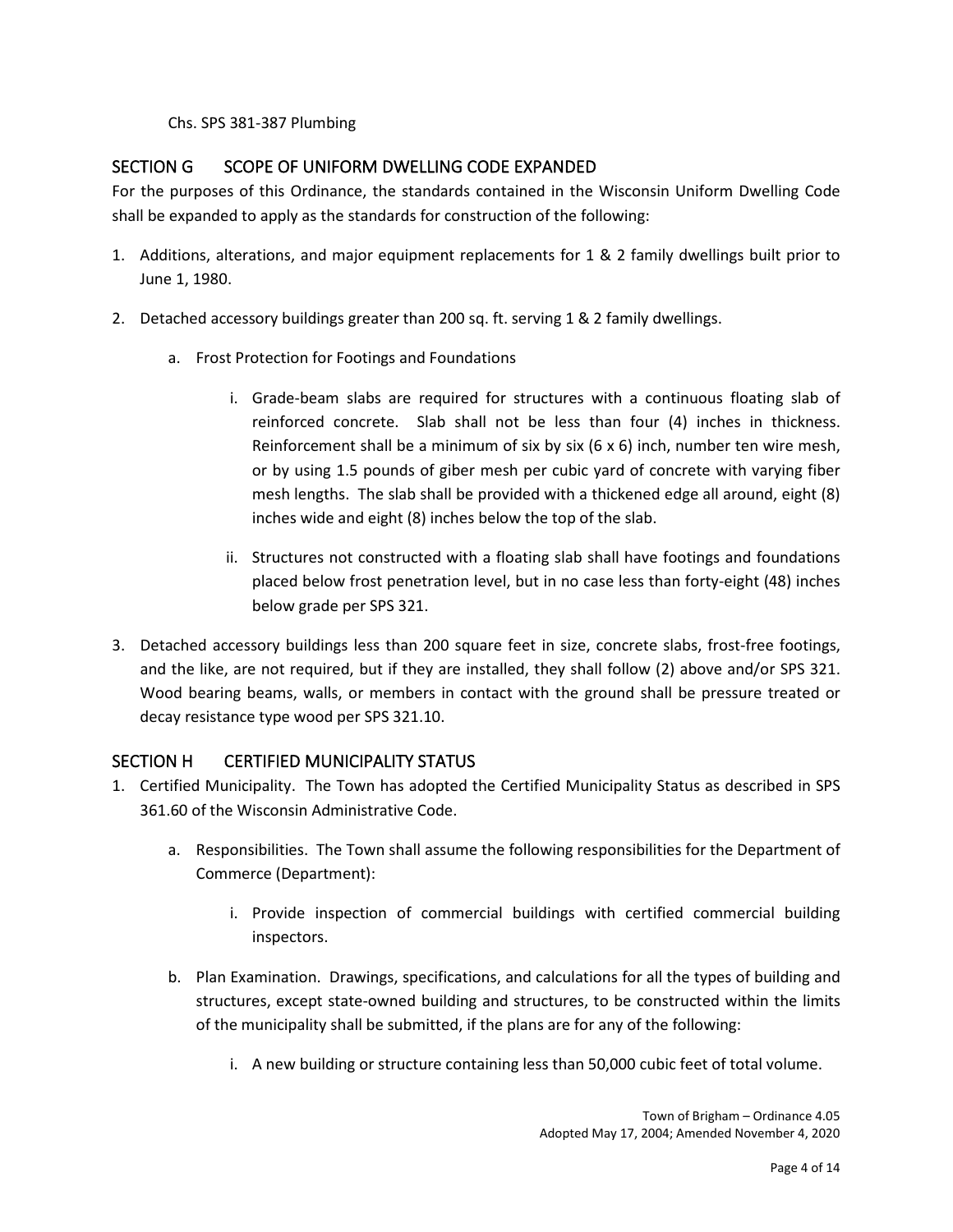- ii. An addition to a building or structure where the area of the addition results in the entire building or structure containing less than 50,000 cubic feet of total volume.
- iii. An addition containing no more than 2,500 square feet of total floor area and no more than on floor level, provided the largest roof span does not exceed 18 feet and the exterior wall height does not exceed 12 feet.
- iv. An alteration of a space involving less than 100,000 cubic feet of total volume.
- v. A certified municipality may waive its jurisdiction for the place review of a specific project or types of projects, or components thereof, in which case places and specifications shall be submitted to the Department for review and approval.
- vi. The Department may waive its jurisdiction for the plan review of a specific project, where agreed to by a certified municipality, in which case plans and specifications shall be submitted to the certified municipality for review and approval.
- c. Plan Submission Procedures. All commercial buildings, structures, and alterations require plan submission as follows:
	- i. Building permit application
	- ii. Application for review SBD-118
		- 1. Fees per Table 2.31-2 and SPS 302.31
		- 2. Fees apply to all commercial projects
	- iii. Four (4) sets of plans
		- 1. Signed and sealed per SPS 361.31
		- 2. One (1) set of specifications
		- 3. Component and system plans
		- 4. Calculations showing code compliance

#### SECTION I BUILDING-HVAC-ELECTRICAL-PLUMBING INSPECTOR

1. Creation and Appointment. There is hereby created the office of Building Inspector. The Building Inspector shall be appointed by the municipality. The Building Inspector shall be certified for inspection purposes by the Department in the required categories under SPS 305, Wisconsin Adm. Code.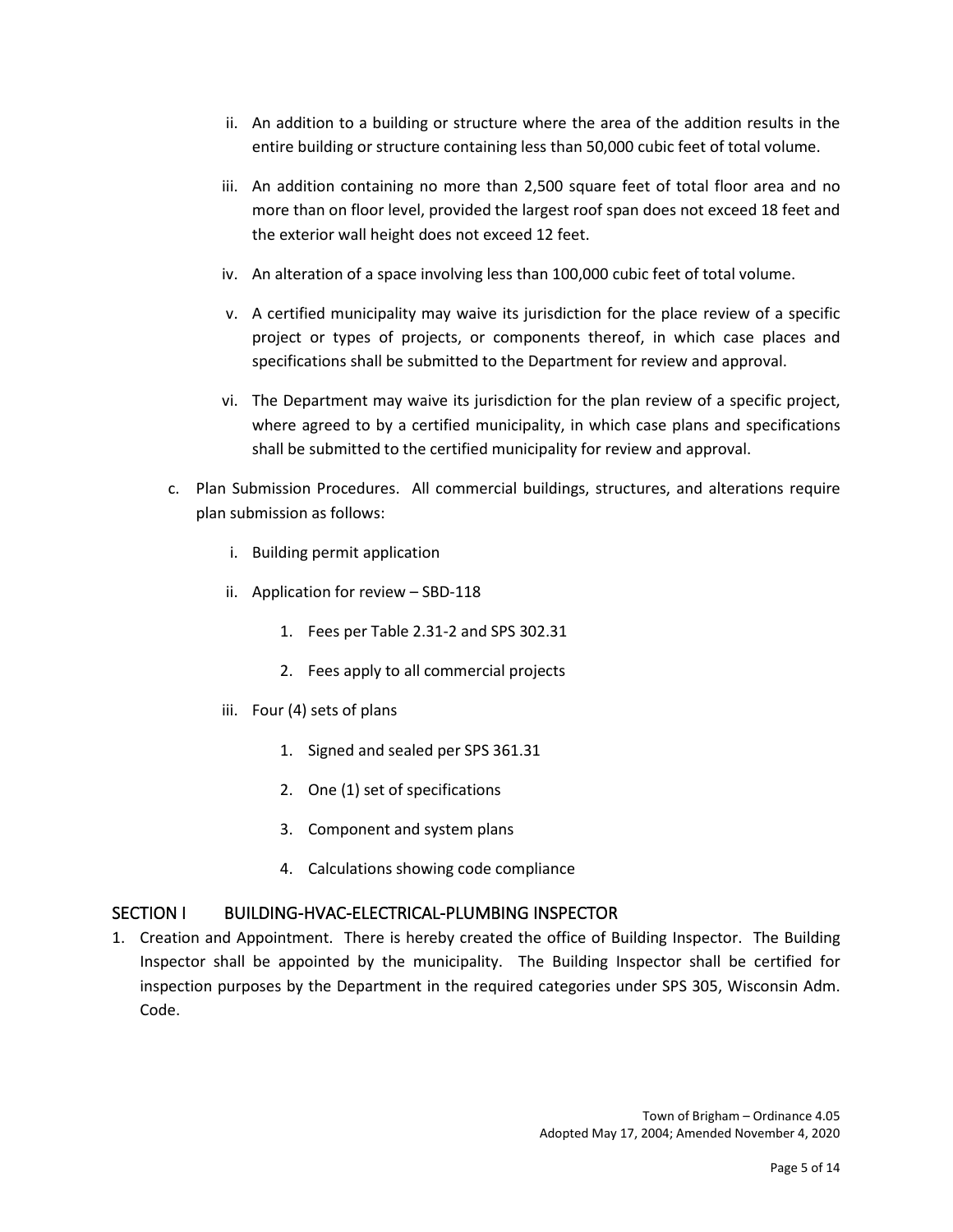- 2. Subordinates. The Building Inspector may employ, assign, or appoint, as necessary, subordinate, mechanical inspectors. Any subordinate hired to inspect buildings shall be certified as defined in SPS 305, Wisconsin Admin. Code, by the Department.
- 3. Duties. The Building Inspector shall administer and enforce all provisions of this ordinance.
- 4. Powers. The Building Inspector or an authorized certified agent of the Building Inspector may, at all reasonable hours, enter upon any public or private premises for inspection purposes. The Building Inspector may require the production of the permit for any building, plumbing, electrical, or heating work. No person shall interfere with or refuse to permit access to any such premises to the Inspector of his/her agent while in the performance of his/her duties. In the event that the inspector is refused access to any such premises, then the Inspector is authorized to apply for a special inspection warrant pursuant to Section 66.0119, Wis. Stats.
- 5. Inspections. In order to permit inspection of a building project at all necessary phases without causing delay for the owner, the owner and/or contractor shall request all of the following inspections in the conformity with the appropriate time frame defined in the Wisconsin Administrative Code or at least 48 hours in advance by the applicant/contractor or property owner as applicable.
	- a. Footing
	- b. Foundation
	- c. Rough carpentry, HVAC, electric, and plumbing
	- d. Drain tile/basement floor
	- e. Underfloor plumbing
	- f. Electric service
	- g. Insulation
	- h. Final carpentry, HVAC, electric, and plumbing
	- i. Erosion control
- 6. Failure to request any inspection will be the responsibility of the contractor and/or property owner. No construction shall be deemed approved by default or lack of inspection by the Building Inspector.
- 7. The expense of uncovering or exposing any work which may be inspected, where such work was required by the failure of the owner to request any inspection, will be the responsibility of the contractor and/or property owner.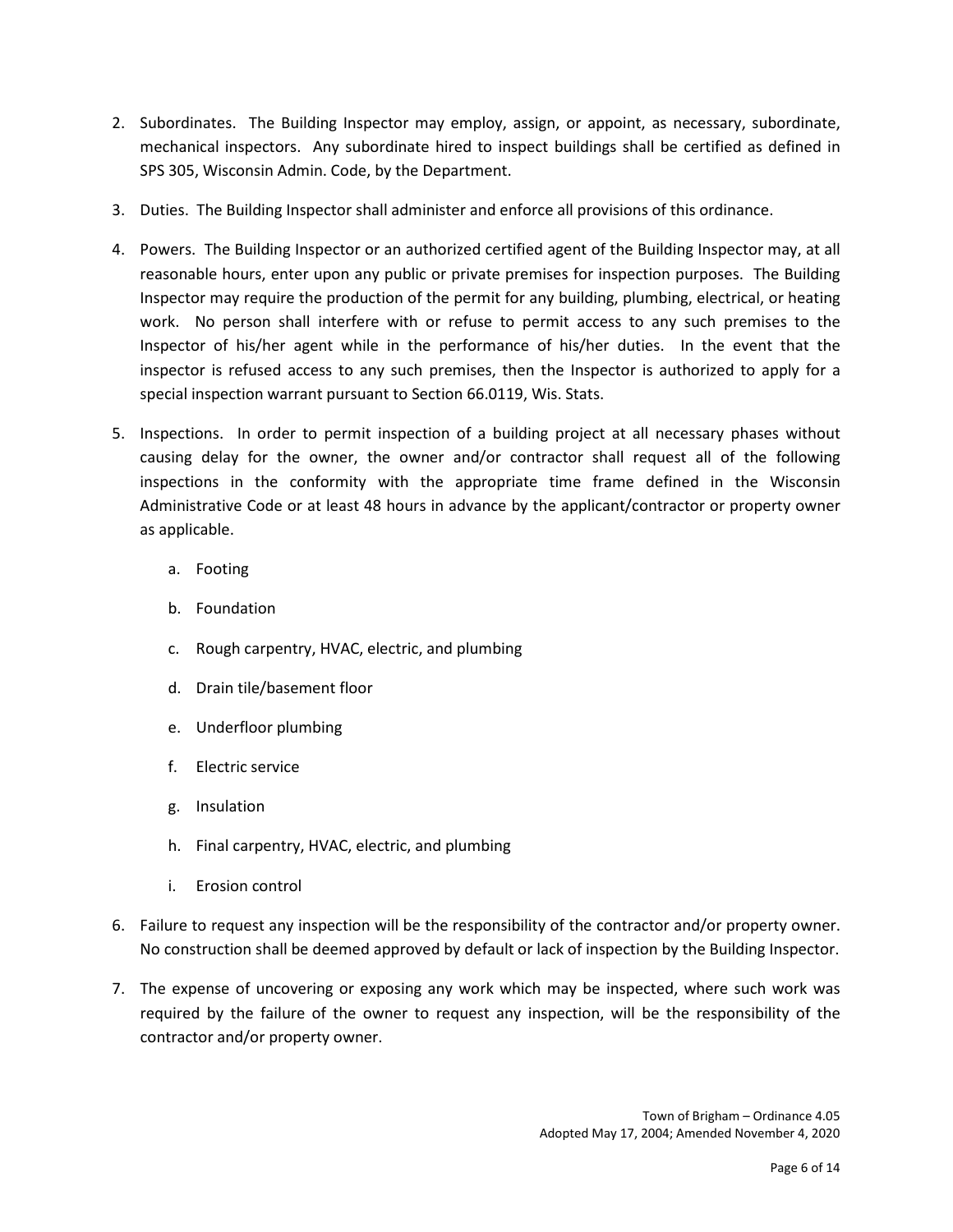8. Records. The Building Inspector shall perform all administrative tasks required by the Department under all codes covered in 1-1-06. In addition, the Inspector shall keep a record of all applications for permits and shall number each permit in the order of its issuance.

# SECTION J SUBMISSION OF PLANS

The owner or contractor shall, with respect to any proposed construction or demolition, submit two sets of building plans to the Inspector for any work which expands the size of a building, any new building or as required by the Inspector. If a new building or building addition is proposed, then a plot plan drawn to scale showing such proposed work and existing buildings and property lines shall be submitted. A third set of plans may be requested at the discretion of the Building Inspector for the Assessor. The Building Inspector may require the owner or contractor to submit plans for any construction or demolition project when the Building Inspector determines that it is necessary to review such plans to assure that the proposed project will comply with all applicable codes.

#### SECTION K ISSUANCE OF PERMITS

- 1. The Inspector shall issue the requested permit if the owner or contractor demonstrates that all state, county, and local submission requirements are satisfied. If a permit card is issued, it shall be posted at the job site in a visible location from the street. Permits are valid for two years. Permit may be extended for 30, 90, or up to 180 days with the Building Inspector's approval and payment of permit fees.
- 2. By accepting a permit, the applicant, owner, or contractor grants the Building Inspector the right of access to the real estate on which the permitted construction or demolition will occur.
- 3. Permits are issued conditionally on the condition that the owner and/or contractor(s) shall conform to the requirements of all applicable codes, zoning ordinances and setback requirements in constructing the building.
- 4. No building, plumbing, electrical or HVAC permit shall be issued to any person who is in violation of this ordinance until such violation has been corrected.
- 5. No building, plumbing, electrical or HVAC permit shall be issued to any person to whom an order has been issued by the Building Inspector.
- 6. It shall be the responsibility of the installer or contractor to determine if a permit is required and to obtain the same prior to commencing work.

#### SECTION L COMPLETION DEPOSIT REQUIRED

A deposit of \$400.00 is required for all projects whose total cost, including labor, materials, and supplies, will equal or exceed \$15,000.00. The deposit shall be refunded after the project is completed and the Building Inspector has found that the building complies with all applicable codes. The deposit shall be forfeited if occupancy occurs before final inspection and the issuance of an occupancy permit or extends after a temporary occupancy permit expires (temporary occupancy permit issued on commercial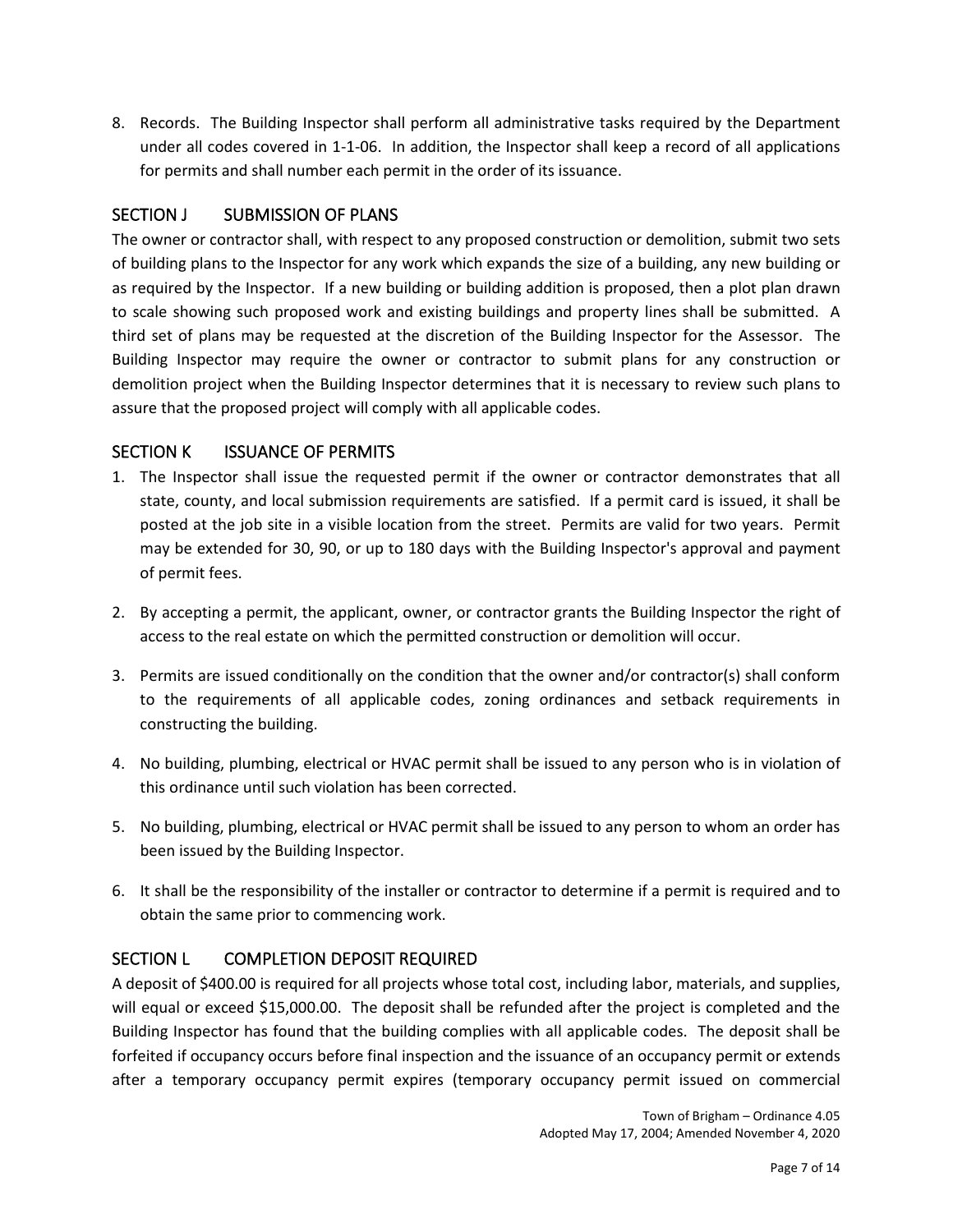buildings only). It shall also be forfeited if the exterior is not finished within 2 years of the date the permit is issued.

# SECTION M OCCUPANCY PERMIT

If the Building Inspector, after completing all required inspections, finds that a building has been constructed in accordance with the applicable codes, then the Inspector shall issue an occupancy permit. If a commercial building fails to comply with the code in minor respects which do not threaten the safety, health or welfare of the building's occupants, the Building Inspector may issue a temporary occupancy permit for 30 days or a specified term. Temporary occupancy permits shall not be issued for 1 & 2 family dwellings or projects. No person may have occupancy of any building until an occupancy permit is issued.

# SECTION N UNSAFE BUILDINGS

Whenever the Building Inspector determines that any building or structure is so old, dilapidated or has become so out of repair as to be dangerous, unsafe, insanitary or otherwise unfit for human habitation, occupancy or use, and so that it would be unreasonable to repair the same, the inspector shall order the owner to raze and remove all or part thereof, or if such structure can be made safe and sanitary by repairs, is at the owner's option. Such orders and proceedings shall be as provided in Section 66.0413, Wis. Stats.

# SECTION O RAZING AND DEMOLITION

- 1. Demolition Permit Required. No person firm or entity may cause the demolition of any structure or part of a structure greater than 400 square feet in area without having first applied for and obtained a demolition permit from the Building Inspector. No person, firm or entity may undertake any steps to demolish the structure prior to receiving a permit.
- 2. Application. An application for a permit to demolish all or part of a building shall include the following information:
	- a. The name and address of the owner of the building on date of application and, if different, on date of demolition;
	- b. The name, address and telephone number of the contractor(s) performing the demolition work;
	- c. The date upon which demolition is to commence;
	- d. The date by which demolition shall be complete;
	- e. A list of all hazardous waste and hazardous and toxic substances (as defined by Sec. NR 706, Wisconsin Administrative Code as amended from time to time) contained in the building, a statement as to whether the building contains asbestos (as defined by Sec. NR 445, Wisconsin Administrative Code), and a detailed description of the method to be used in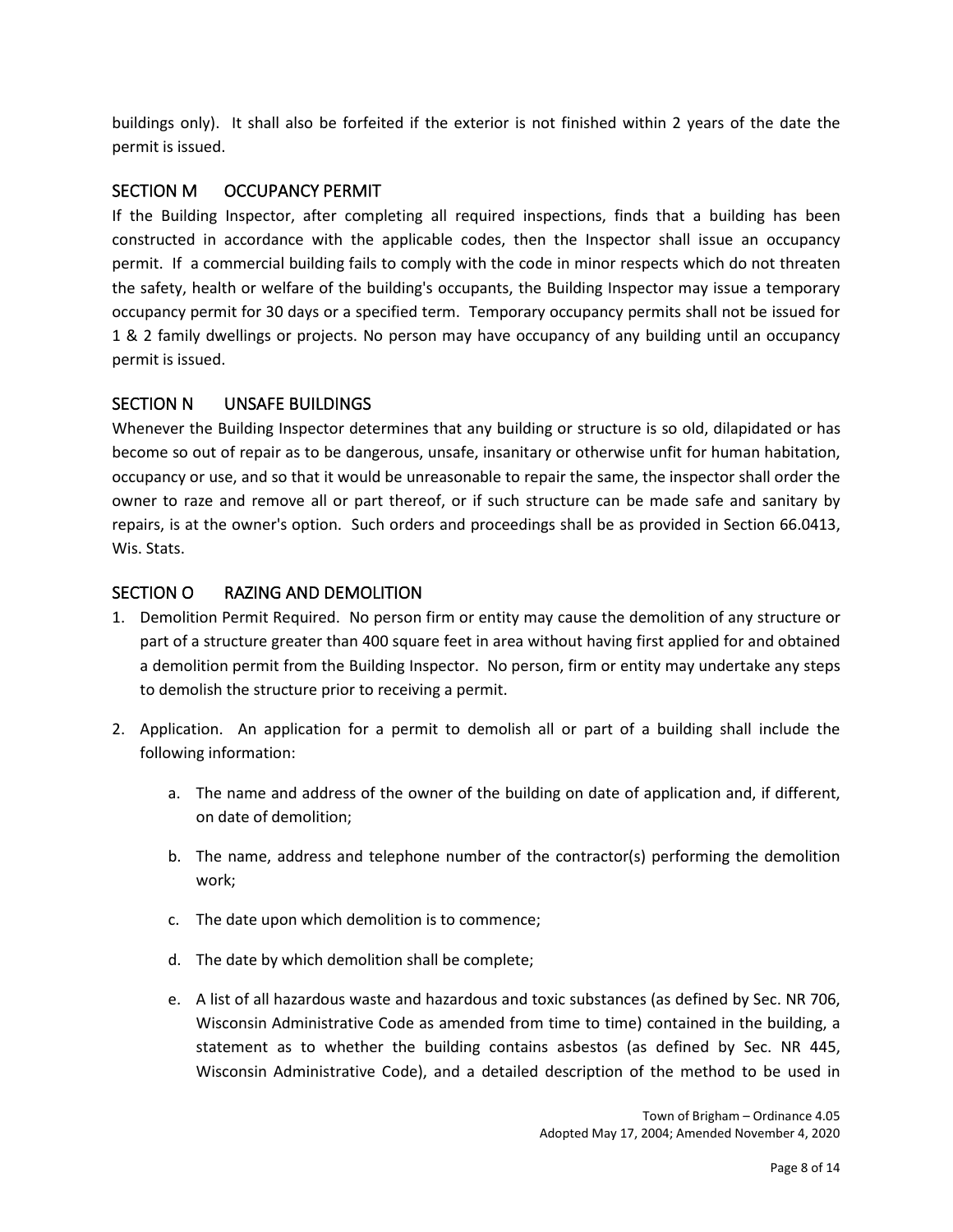removing, transporting and disposing of any hazardous waste, hazardous and toxic substances, and asbestos;

- f. A detailed description of how and where the waste materials resulting from the demolition will be transported and disposed of (including the description of the route to be used by trucks in hauling the waste);
- g. A description of the method of demolition to be used; and
- h. A description in detail of all methods to be used to prevent water runoff and soil erosion from the site to neighboring properties and to prevent releasing unreasonable amounts of dust from the site.

Along with the application for permit for demolition, the applicant shall present a release from all utilities serving the property, stating that their respective service connections and appurtenant equipment such as meters and regulators have been removed or sealed and plugged in a safe manner.

- 3. Demolition. The demolition shall be conducted in a manner that is safe and that does not adversely affect the environment.
- 4. Clearing and Leveling the Site.
	- a. The site of any demolition shall be properly cleared of debris, rubbish and pavement and shall be properly graded and leveled to conform with the adjoining grade of the neighboring property; and when so graded and leveled, the site shall be seeded, sodded or treated in some other manner acceptable to the Building Inspector so as to prevent blowing dust, dirt, or sand. Excavations remaining after demolition shall be filled, graded, and leveled off, not later than 30 consecutive days after demolition is completed.
	- b. Excavations from demolished buildings or structures shall not be filled with any materials subject to deterioration. The Building Inspector, upon notification by the permit holder, the owner or his agent, in writing and upon forms provided by the Building Inspector for that purpose, shall within 72 hours inspect each excavation, or part thereof, before filling any excavation.
	- c. It shall be unlawful to fill any such excavation without inspection and approval of the Building Inspector. Voids in filled excavations shall not be permitted. In the event of the unavailability of the Building Inspector to conduct an inspection within the 72 hours after written notice; the permit holder, owner or his agent may retain the services of a certified, qualified municipal inspection service to obtain an opinion that approves filling of the excavation. Said opinion shall be deemed a sufficient approval by the municipality provided that a written copy of the opinion is delivered to the Clerk at least 48 hours before filling of the excavation commences.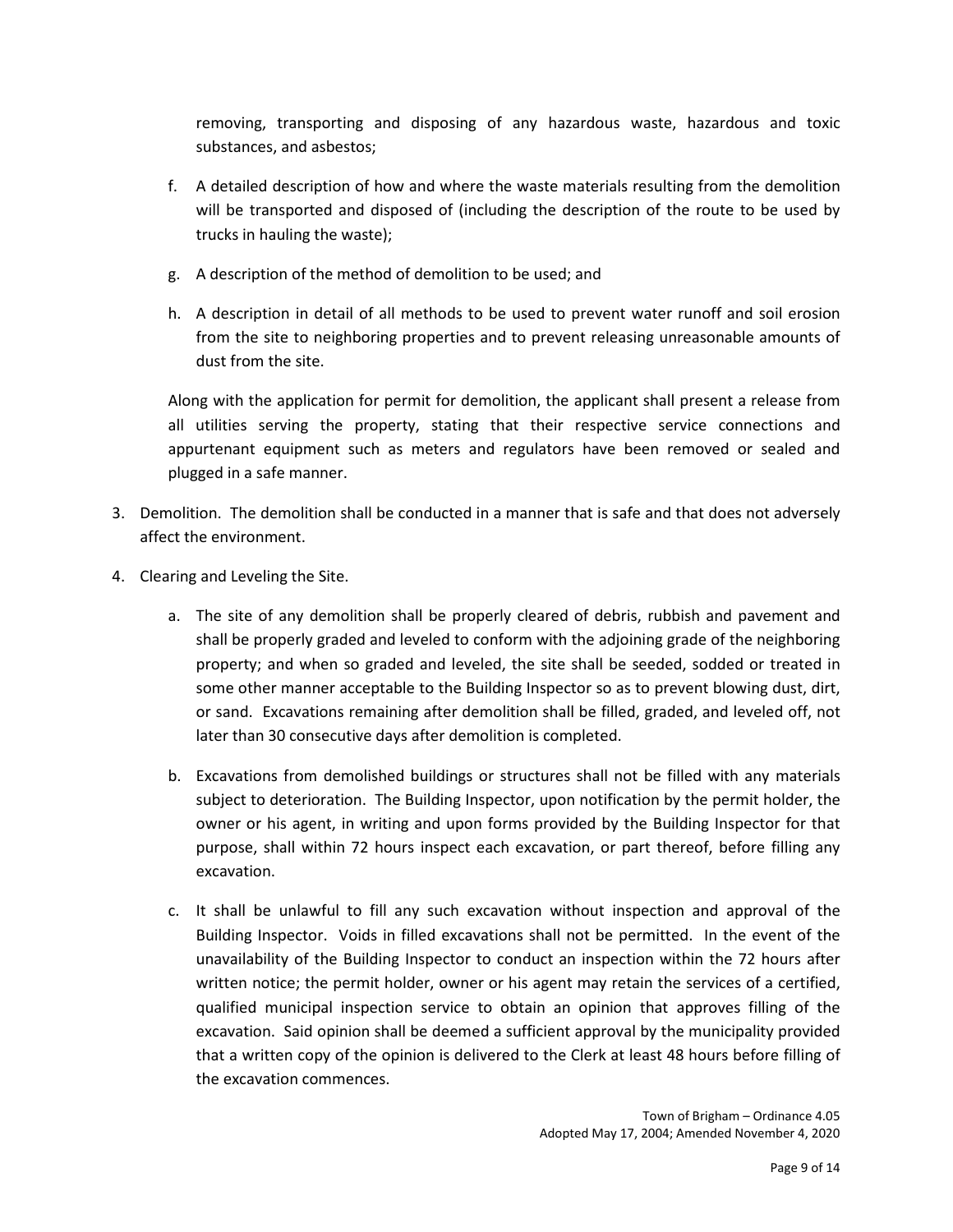5. Removal and Disposal. Removal, transportation and disposal of all hazardous waste, hazardous and toxic substances, and asbestos shall be conducted in compliance with all applicable state, federal and local statutes, ordinances, and regulations. The permit holder shall give the Building Inspector 72 hours written notice prior to any removal, transportation or disposal of hazardous waste, hazardous and toxic substances, and asbestos.

# SECTION P MOVING BUILDINGS

- 1. General. No person shall move any building or structure upon any of the public right-of-ways of the municipality without first obtaining permit therefore from the Building Inspector and upon the payment of required fee. Every such permit issued by the Building Inspector for the moving of a building shall designate the route to be taken, the conditions to be complied with and shall limit the time during which said moving operations shall be continued. This section does not apply to manufactured homes per the Federal Fair Housing Act.
- 2. Moving Damaged Buildings. No building shall be repaired, altered or moved within or into the municipality that has deteriorated or has been damaged by any cause (including such moving and separation from its foundation and service connections in case of moved buildings) fifty (50) percent or more of its equalized value. No permit shall be granted to repair, alter, or move such building within or into the municipality. Furthermore, if the equalized assessed value of the building is not within 10% of the surrounding buildings within 1,000 feet of the parcel where the building is proposed to be moved to, no permit shall be granted unless the building is improved so that its equalized value is within 10% of the lowest equalized value of any of the surrounding buildings.
- 3. Continuous Movement. The movement of buildings shall be a continuous operation during all the hours of the day, and day by day and at night until such movement is fully completed. All of such operations shall be performed with the least possible obstruction to thoroughfares. No building shall be allowed to remain overnight upon any street crossing or intersection, or so near thereto as to prevent easy access to a fire hydrant or any other public facility. Lighted lanterns shall be kept in conspicuous places at each end of the building during the night.
- 4. Street Repair/Inspection. Every person receiving a permit to move a building shall, prior to moving the building, accompany the Building Inspector and Superintendent of Public Works on an inspection of the route the building will travel within the Town limits. The applicant shall, within one day after said building reaches its destination, report the fact to the Building Inspector who shall thereupon, in the company of the Superintendent of Public Works, inspect the streets and highways over which said building has been moved and ascertain the condition. If the removal of said building has caused any damage to any street or highway, the person to whom the permit was issued shall forwith place them in good repair as they were before the permit was granted. On the failure of the said permittee to do so within ten (10) days thereafter to the satisfaction of the governing body, said body shall repair the damage done to such streets and hold the person obtaining such permit and the sureties on his bond responsible for payment of same.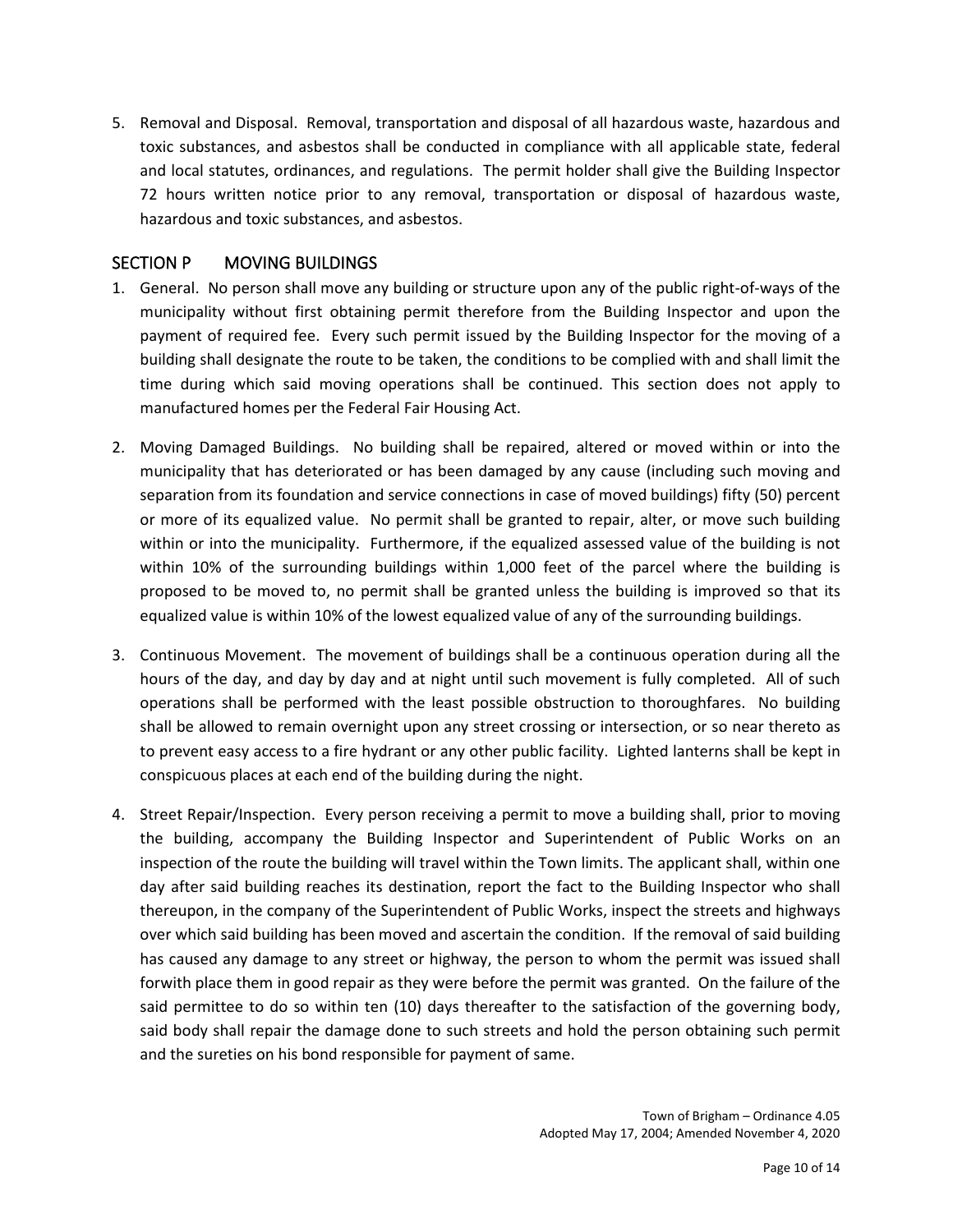- 5. Conformance with Code. No permit shall be issued to move a building within or into the municipality and to establish it upon a location within the said municipality until the Building Inspector has made an investigation of such building at the location from which it is to be moved and is satisfied from such investigation that said building is in a sound and stable condition and of such construction that it will meet the requirements of this Building Code in all respects. A complete plan of all further repairs, improvements and remodeling, with reference to such building, shall be submitted to the Building Inspector, and he shall make a finding of fact to the effect that all such repairs, improvements and remodeling are in conformity with the requirements of this Building Code and that when same are completed, the building, as such, will so comply with said Building Code. In the event a building is to be moved from the municipality to some point outside of the boundaries thereof, the provisions, with respect to the furnishing of plans and specifications for proposed alterations to such building, may be disregarded.
- 6. Cash Deposit.
	- a. Before a permit is issued to move any building over any public way in this municipality, the party applying for said permit shall make a cash deposit to the municipality in a sum, to be fixed by the municipality, which sum shall not be less than Five Thousand Dollars (\$5,000.00). Said cash deposit shall be held for indemnification of the municipality for any costs or expenses incurred by it in connection with any claims for damages to any persons or property, and the payment of any judgment, together with the costs or expenses incurred by the municipality in connection therewith, arising out of the removal of the building for which the permit is issued. The cash deposit shall be refunded if after the building is moved and the Building Inspector and Supervisor of Public Works have found the permit was complied with and no damages were caused by the move.
	- b. The cash deposit required by (a) shall be further conditioned upon the permittee erecting adequate barriers and within forty-eight (48) hours, filling in such excavation or adopting and employing such other means, devices or methods approved by the Building Inspector and reasonably adopted or calculated to prevent the occurrences set forth herein. The Building Inspector may waive the timelines in this paragraph if the Building Inspector, after investigation, determines that the excavation exposed by the removal of such building from its foundation is not so close to a public thoroughfare as to constitute a hazard to persons, particularly, children under 12 years of age.
- 7. Insurance. The Building Inspector shall require, in addition to said bond above indicated, public liability insurance covering injury to one person in the sum of not less than Five Hundred Thousand Dollars (\$500,000) and for one accident, aggregate not less than One Million Dollars (\$1,000,000), together with property damage insurance in a sum not less than Five Hundred Thousand Dollars (\$500,000), or such other coverage as deemed necessary.
- 8. Municipality.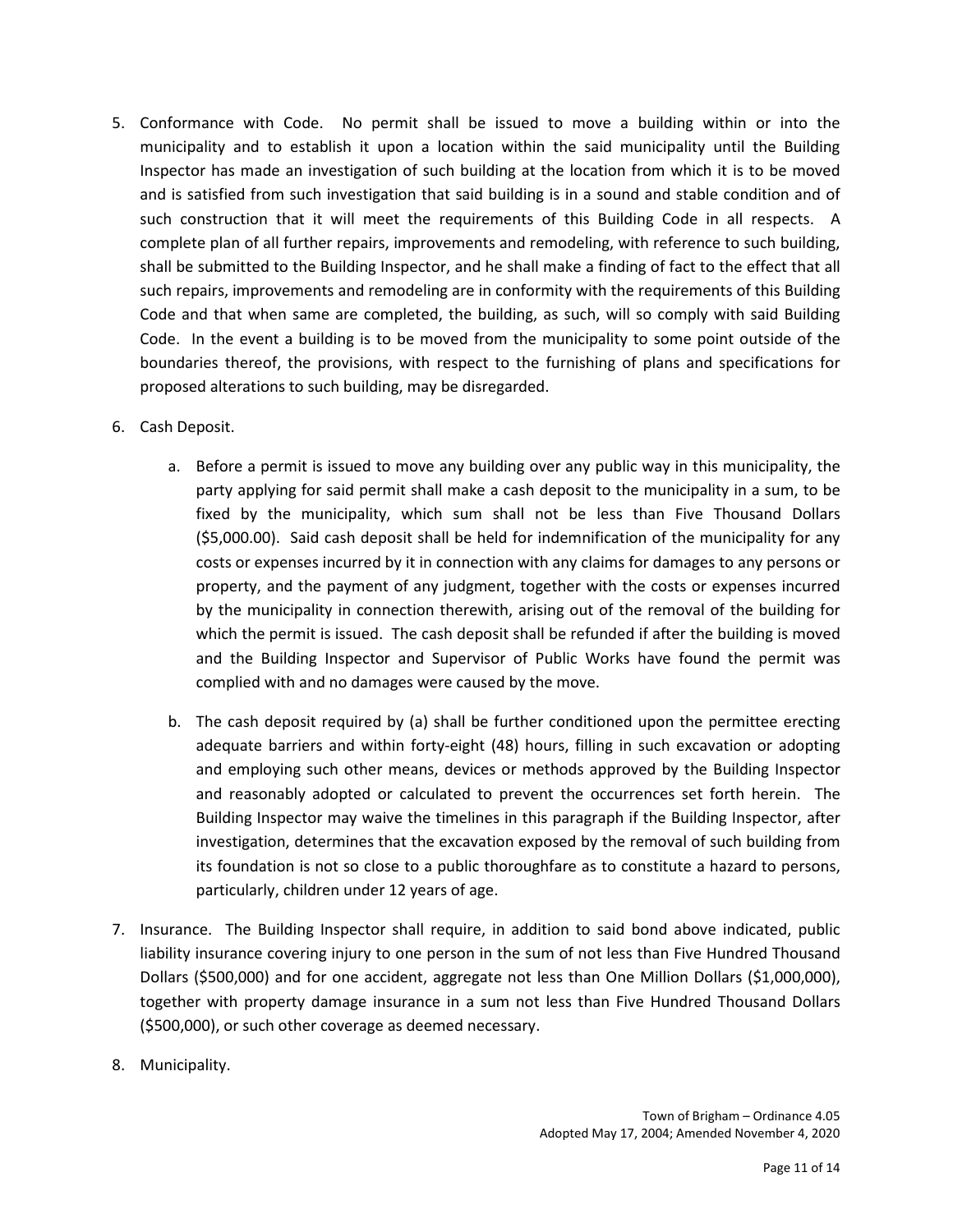- a. Before any permit to relocate a building may be issued, the Municipality shall examine the application for the permit and approve the application by a majority vote.
- b. The application shall include exterior elevations of the building at its proposed new location; accurate photographs of all sides and views of the same; in case it is proposed to alter the exterior of said building, plans and specifications of such proposed alterations, and a site plan showing the location of the building on the final resting site.
- c. The Municipality shall not grant a permit unless the Board has taken a view of the building proposed to be moved and of the site at which it is to be located.
- d. The Municipality may not issue a permit for relocation of a building unless it finds that the exterior appearances and design of the building to be moved or moved and altered, will not be consistent with the exterior appearance and design of the buildings already constructed or in the course of construction in the immediate neighborhood, or with the character of the applicable district established by the zoning ordinances of the municipality. No permit shall be granted if the relocation will cause a substantial depreciation of the property values of the neighborhood to which the building is proposed to be relocated.
- e. In case the applicant proposed to alter the exterior of said building after moving the same, he shall submit, with his application papers, complete plans and specifications for the proposed alterations. Before a permit shall be issued for a building to be moved and altered, the applicant shall deposit a cash deposit of not less than \$5,000 with the municipality to secure the timely completion of all proposed exterior alterations to said building, as set forth in the plans and specifications. This cash deposit shall be in addition to any other bond or surety which may be required by other applicable ordinances of the municipality. The cash deposit shall be refunded after the exterior alterations are completed and the Building Inspector has found the building exterior complies with the approved plans and within the time frame set by the Town Board. The deposit shall be forfeited if the exterior of the building does not comply with the approved plans or if the time frame for completing the work is not adhered to.
- f. No occupancy permit shall be issued for said building until the exterior alterations proposed to be made have been completed.
- g. Whenever an application for relocation of a building is made to the Building Inspector, he shall request a meeting of the municipality to consider the application. The Building Inspector shall inform the municipality whether or not the application complies, in all respects, with all other ordinances of the municipality. The municipality may, if it desires, hold a public hearing on the permit.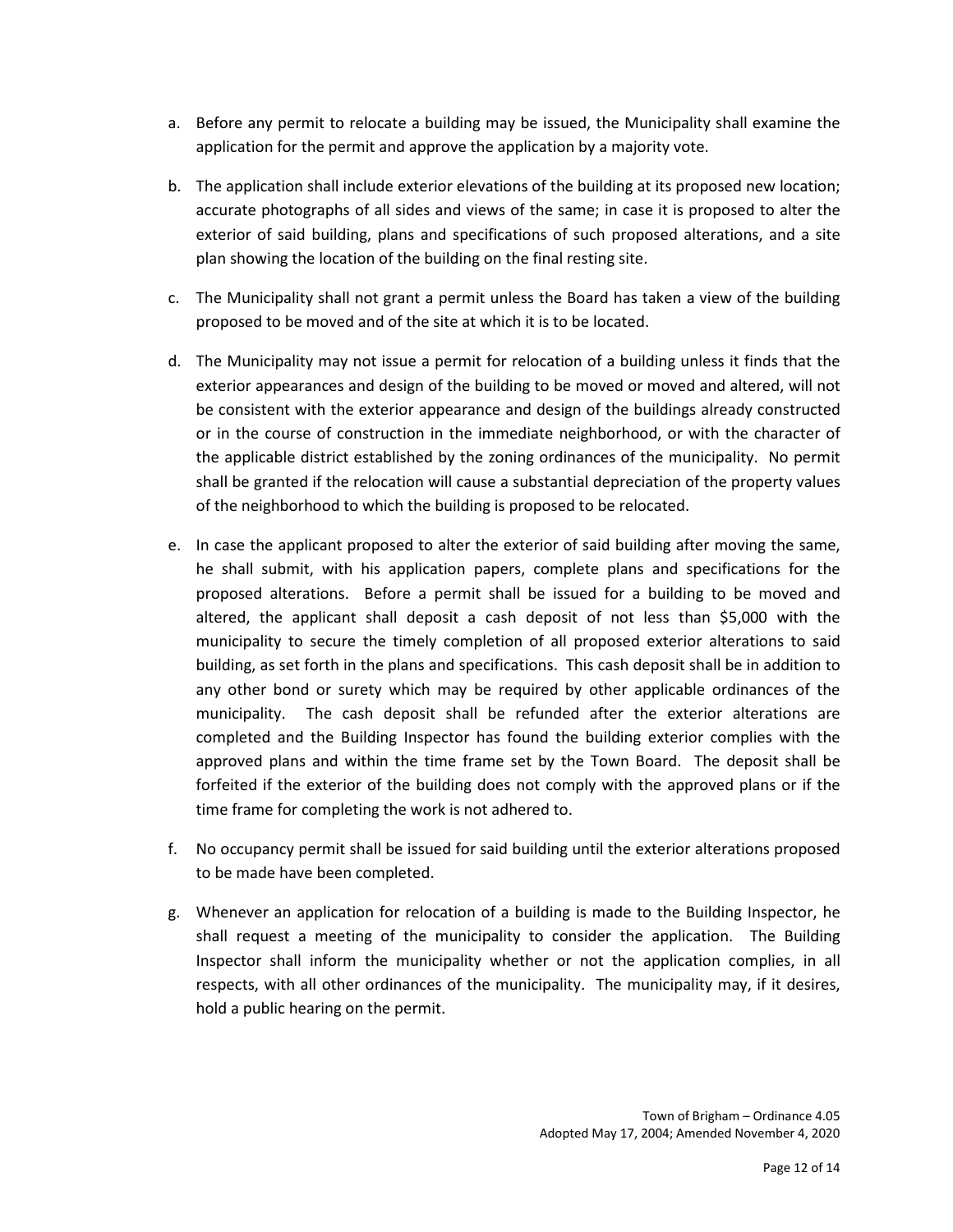#### SECTION Q FEES

At the time of building permit application issuance, the applicant shall pay fees as established periodically by the Municipality. If work commences prior to permit issuance, the permit fee shall double.

#### SECTION R VIOLATIONS AND PENALTIES

- 1. Prohibition. No person, entity, or firm may construct, remodel, demolish or repair any building in a manner which violates any provision or provisions of this ordinance.
- 2. Every person, firm or entity which violates this code shall, upon conviction, forfeit not less than \$25.00 nor more than \$1,000.00 for each day of non-compliance, together with the costs of prosecution.
- 3. Violations discovered by the Building Inspector shall be corrected within 30 days, or more if allowed by the Inspector, after written notice is given. Violations involving life safety issues shall be corrected in a reasonable time frame established by the Building Inspector.
- 4. Compliance with the requirements of this ordinance is necessary to promote the safety, health and well-being of the community and the owners, occupants, and frequenters of buildings. Therefore, violations of this ordinance shall constitute a public nuisance that may be enjoined in a civil action.

#### SECTION S STOP WORK ORDER

The Building Inspector may issue a stop work order for a project to prevent further non-complying work. No person, firm or entity may continue a construction project after a stop work order has been issued. The person, firm or entity that receives such a stop work order may contest the validity of the same by requesting a hearing before the municipality. The municipality shall hear the appeal within seven days. The municipality shall affirm the stop work order unless the owner or contractor shows that the Building Inspector erred in determining that the construction project violated a provision or provisions of the State building codes.

#### SECTION T VARIANCE

The Town Board shall hear requests for variances from the building code to the extent the Town Board has authority to hear and grant variances. The Town Board shall approve, conditionally approve, or deny a requested variance. The municipality may grant a variance from a code requirement only if the variance is permitted by state law and if the performance of the proposed variance is equal to or greater than the code requires.

#### SECTION U APPEALS

Any person feeling aggrieved by an order of the Building Inspector may, within 20 days thereafter, appeal from such order to the Town Board. The municipality will follow procedures explained on Wisconsin Statutes Chapter 68, to arrive at a final determination. Final determinations may be reviewed as explained in Wisconsin Administrative Rules SPS 320.21.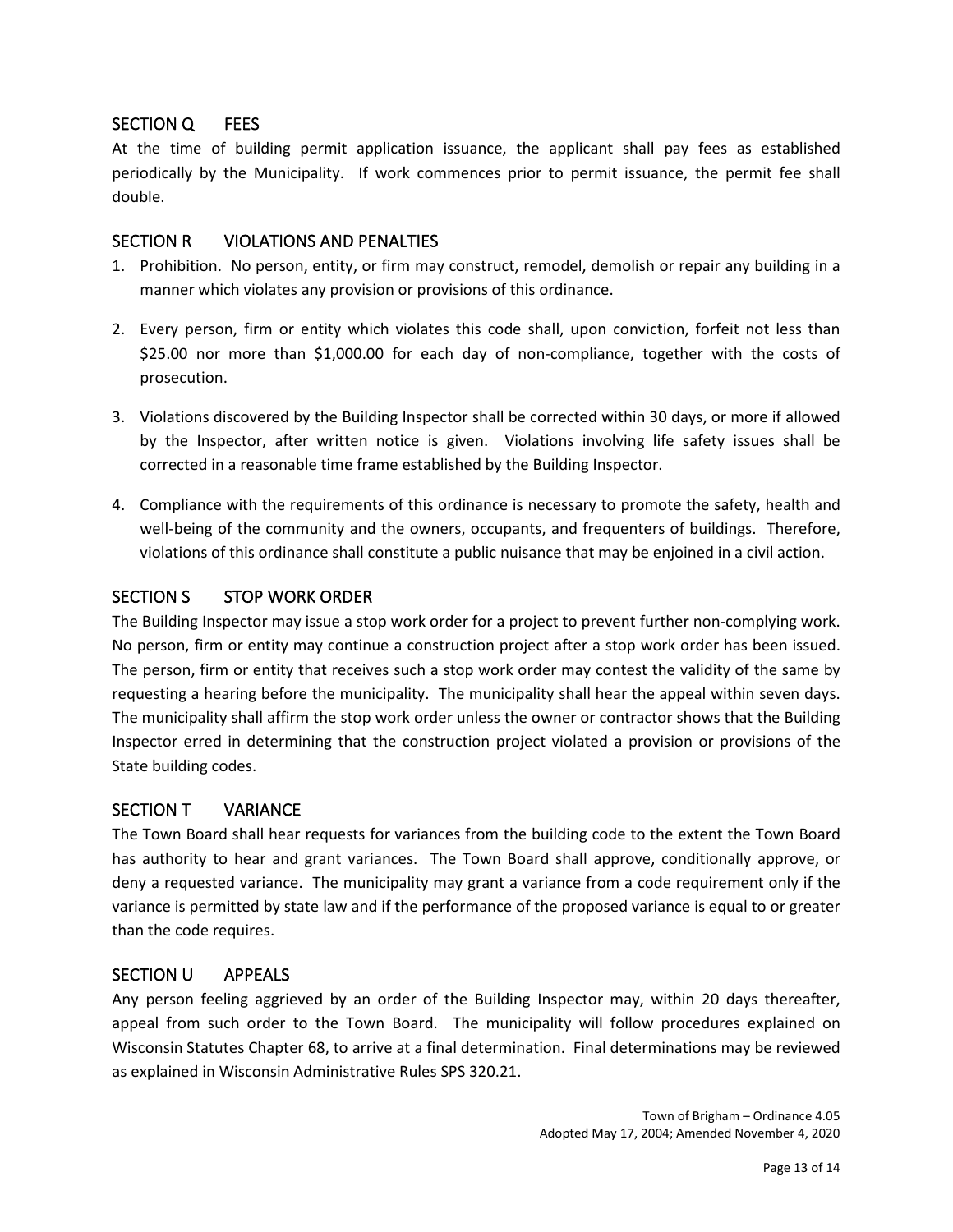# SECTION V DISCLAIMER AND NON-LIABILITY FOR DAMAGES

This ordinance shall not be construed as an assumption of liability by the municipality or the Building Inspector for damages because of injuries sustained or property destroyed by any defect in any dwelling or equipment.

#### SECTION W SEVERABILITY

If any section or portion thereof shall be declared by a court of competent jurisdiction to be invalid, unlawful or unenforceable, such decision shall apply only to the specific section or portion thereof directly specified in the decision, and shall not affect the validity of any other provisions, sections or portions thereof of the ordinance. The remainder of the ordinance shall remain in full force and effect. Any other ordinances whose terms are in conflict with the provisions of this ordinance are hereby repealed as to those terms that conflict.

**Date Adopted**: November 4, 2020 **Date Posted**: November 20, 2020 **Date Published**: November 26, 2020 **Date Effective**: December 26, 2020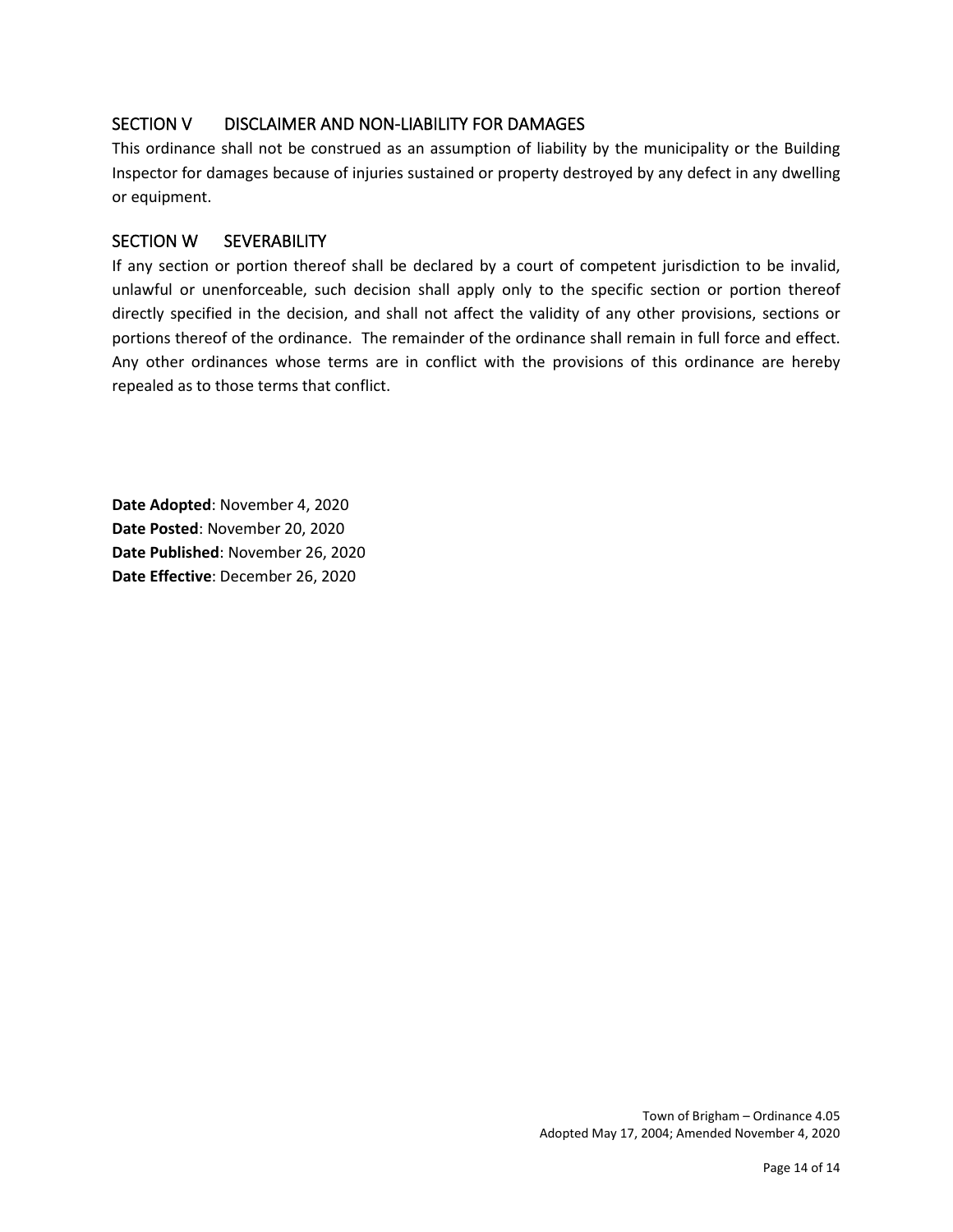# **TOWN OF BRIGHAM ORDINANCE 4.05 – BUILDING AND MECHANICAL CODE EXHIBIT 1: FEE SCHEDULE**

# **1. One & Two Family Dwellings**

**A. New Structure and Additions** – All Areas. \$ 0.12 per sq. ft. *(*\$*100.00 min) Note: Fees for manufactured dwellings with a Wisconsin insignia affixed shall be charged 2/3 of the normal fee for any closed- panel manufactured areas and a full fee for site built areas.*

PLUS.

● Mechanicals – All Areas

|    | ○ Electrical\$0.05 per sq. ft. + \$30.00 Base fee                   |
|----|---------------------------------------------------------------------|
|    | O Plumbing \$0.05 per sq. ft.+ \$30.00 Base fee                     |
|    |                                                                     |
|    |                                                                     |
|    |                                                                     |
| В. | <b>Remodels</b> \$7.00 per thousand of estimated cost (\$75.00 min) |
| C. | Accessory Structures \$ 0.12 per sq. ft. all areas (\$50.00 min)    |
| D. |                                                                     |
| Е. |                                                                     |
| F. |                                                                     |
| G. |                                                                     |
| Η. |                                                                     |

# **2. Commercial Buildings**

| А. |               | New Structure and Additions-All Areas \$0.13 per sq. ft. (\$75.00 min) |
|----|---------------|------------------------------------------------------------------------|
|    | <b>PLUS</b>   |                                                                        |
|    | • Mechanicals |                                                                        |
|    |               | ○ Electrical\$0.05 per sq. ft. + \$30.00 Base fee                      |
|    |               | ○ Plumbing \$0.05 per sq. ft.+ \$30.00 Base fee                        |
|    |               |                                                                        |

● Erosion control...........................................................................\$175.00 **B. Remodels**.................. \$8.00 per thousand of estimated cost *(\$100.00 min)* **C. Miscellaneous Replacements** ........................................................\$75.00 **D. Electrical Service Upgrade**...........................................................\$125.00 **E. Outside Sewer and Water Laterals** ................................................\$75.00

**3. Zoning Administration** *(where applicable)*

| А.             | Zoning Permit for New One and Two Family Dwellings \$75.00 |  |
|----------------|------------------------------------------------------------|--|
| В.             |                                                            |  |
| $\mathbf{C}$ . |                                                            |  |
| D.             |                                                            |  |